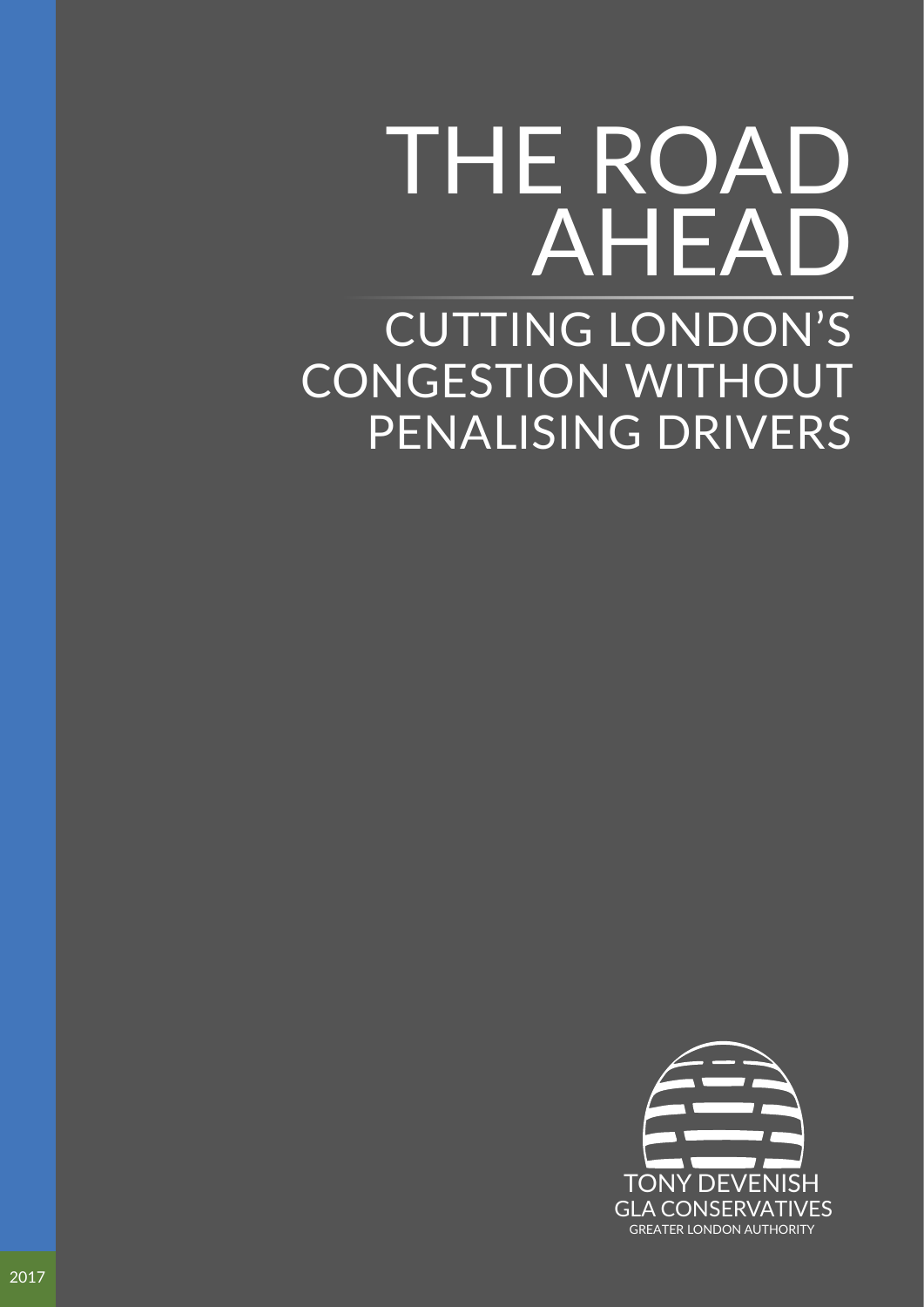#### **CONTENTS**

| Introduction                          | $\mathbf{1}$   |
|---------------------------------------|----------------|
| The trouble with road pricing         | $\mathbf 1$    |
| Traffic lights and street furniture   | $\overline{2}$ |
| Home working                          | 3              |
| A crackdown on road works             | $\overline{4}$ |
| Lessons from abroad - more tunnelling | 5              |
| Conclusion & recommendations          | 6              |
| Feedback                              | 8              |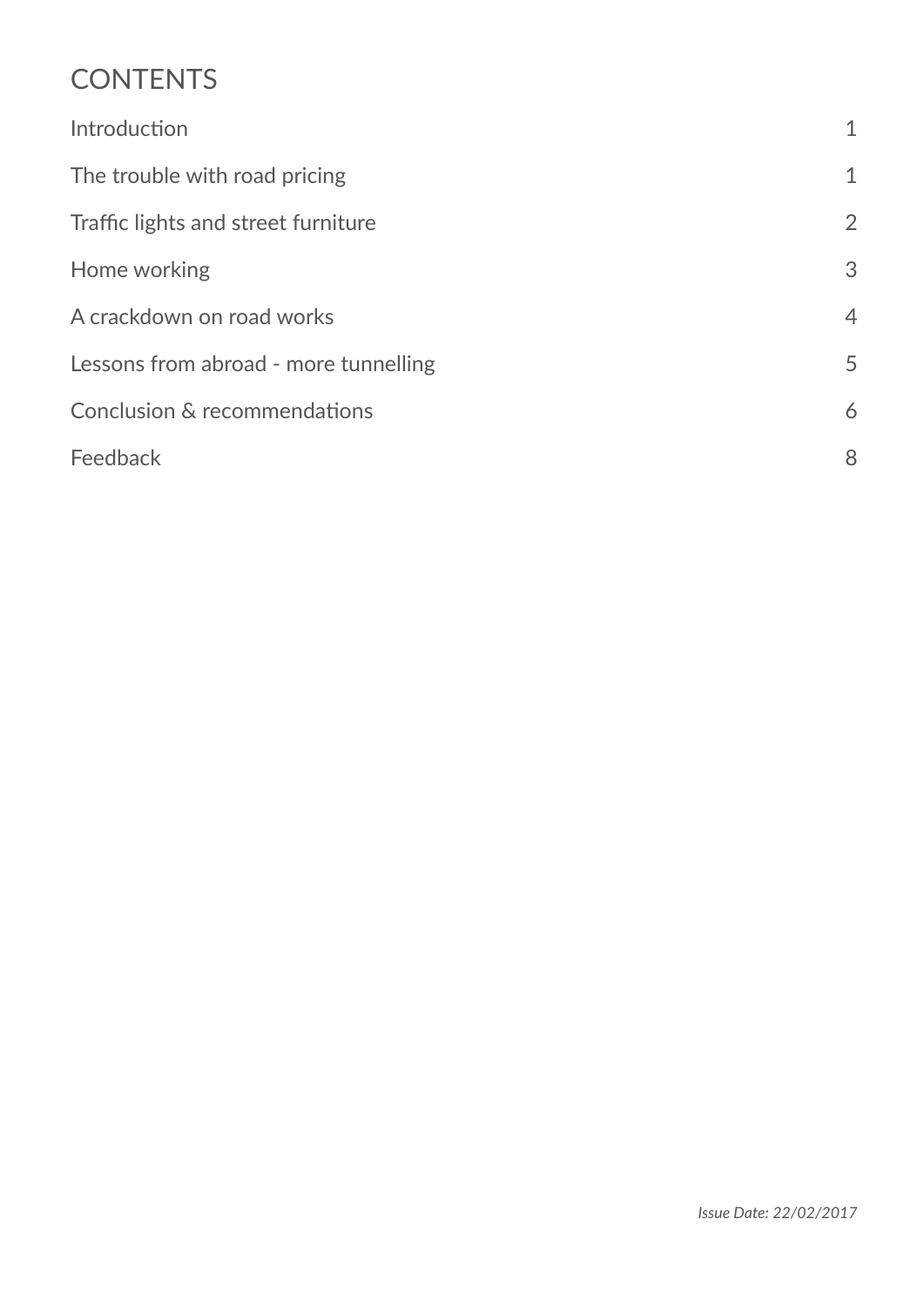### INTRODUCTION

With the publication of the Mayor's Transport Strategy, there is renewed focus on the need to reduce London's congestion. However the strategy gives every indication of viewing motorists as a cash cow, and the potential introduction of 'Pay as you go' (PAYG) road user charging as a panacea that can fill any financial hole. There is an urgent need to offer an alternative approach that accepts congestion is a problem, but which does not attempt to punish those who need to drive.

London's population is fast approaching 9 million people. It is predicted to reach 10 million by 2030 and 11 million by 2048. On the principle by which you can't fit "a quart into a pint pot", doing nothing and hoping that London's congestion won't get worse is not a viable option.

While technology may provide a part solution to London's congestion crisis, we should not rely on it. Driverless cars might revolutionise London's transport, overturning many of the assumptions with which any transport planner must wrestle. We could see a future where car ownership declines as driverless cars or taxis can be quickly and cheaply summoned at the touch of a smart phone. The reduction in parking spaces would then free up road space and enable some change, but not until the late 2020s or 2030s.

# THE TROUBLE WITH ROAD PRICING

Even if the driverless vehicle revolution does come to pass, London cannot put off reform until driverless cars are a reality. The Mayor needs to find solutions today. An option beloved of the anti-choice left and some on the extreme free market right is road pricing. The end point of that approach is that ordinary Londoners are priced off our roads, even though those roads are paid for out of general taxation. There are those for whom road pricing could be the tipping point that makes living in London unaffordable or is the difference between small businesses remaining viable or failing.

The Draft Mayor's Transport Strategy<sup>1</sup> (MTS) contains plenty of assertions on the importance of road pricing and the need to crack down on motorists:

"A new approach to funding and delivering the transport network is therefore required. This must include addressing the fundamentally inadequate and unfair way in which road use is paid for in London, with motorists paying too little, and in effect being subsidised by public transport fare payers."

The Mavor has stated that he would not introduce road pricing in his first term<sup>2</sup>. This is welcome but, given the enthusiasm displayed in the MTS for road pricing, some more clarity regarding the conditions under which the Mayor believes road pricing should be introduced would be welcome. Given the scarcity of detail contained in the report on funding London's transport infrastructure, the fear remains that road pricing will be seen as a way of filling the gap.

<sup>1.</sup>https://consultations.tfl.gov.uk/policy/mayors-transport-strategy/user\_uploads/pub16\_001\_mts\_online-2.pdf

<sup>2.</sup>https://www.london.gov.uk/moderngov/documents/b15861/Minutes%20-%20Appendix%202%20Thursday%2013-Jul-2017%2010.00%20 London%20Assembly%20Mayors%20Question%20Time.pdf?T=9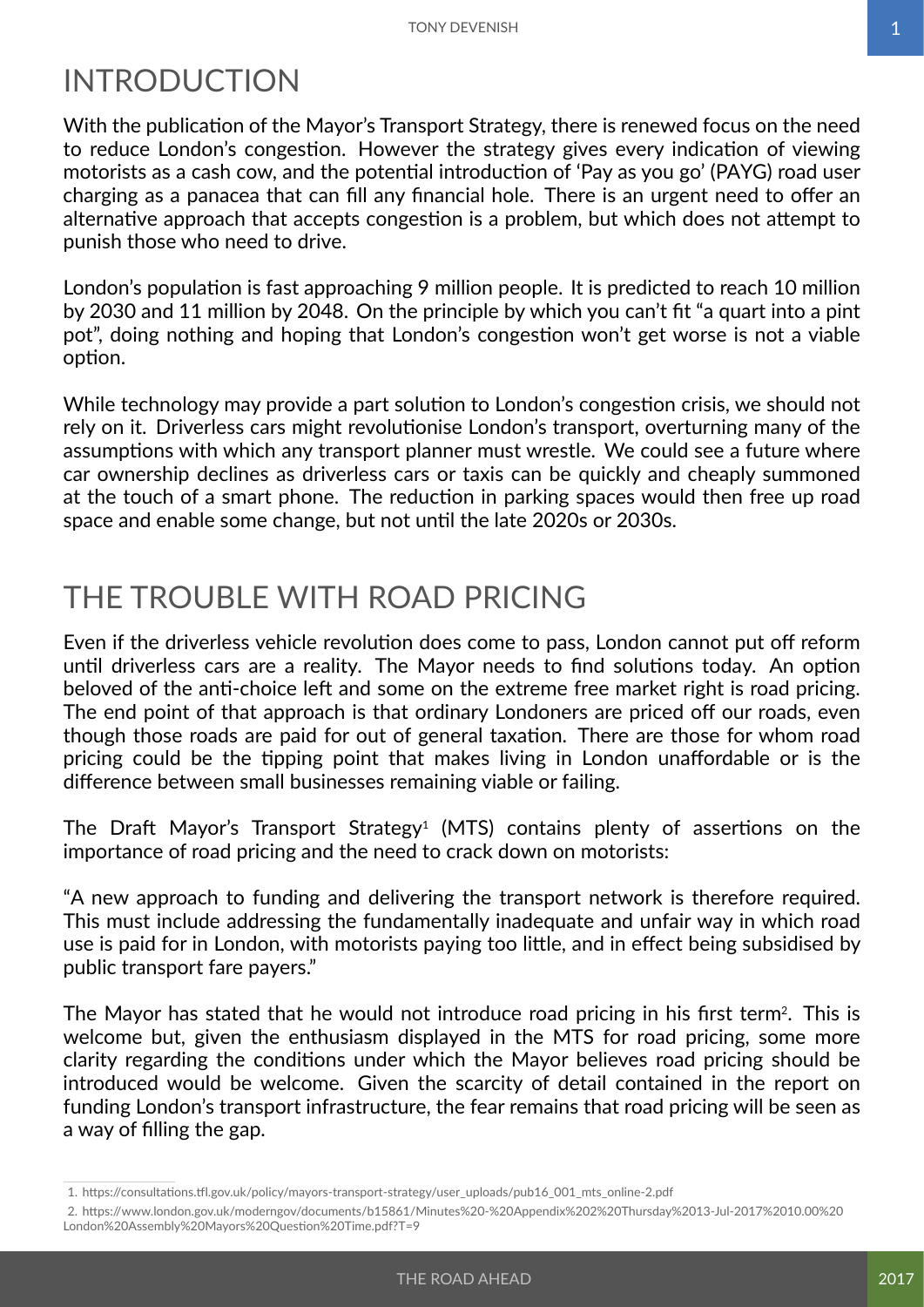<span id="page-3-0"></span>The London Assembly Transport Committee produced a report on congestion entitled 'London Stalling' in January 20173. The report has some useful suggestions for reducing congestion, particularly in terms of increasing both the number and the usage of consolidation centres so that the numbers of delivery vehicles required to bring freight into Central London can be reduced. The report also calls for the Mayor to "begin developing proposals for a wider road pricing scheme for London." In so much as showing Londoners precisely what a road pricing scheme would look like, this could be useful as it is far easier to be in favour of road pricing in theory than when confronted with the reality of what it would mean.

A recent report by the Centre for Economics and Business Research (CEBR) entitled "How to Abolish Traffic Jams"4 looked at road pricing in some depth. The road pricing scheme it proposes would see users pay 8p per mile. Assuming the average of 6,488 miles travelled per year is maintained, then this scheme would cost Londoners £1,349,504,000. In comparison to the Congestion Charge this would equate to an additional cost to Londoners of more than £1.2 billion. As suggested above, these sorts of numbers emphasise why the Mayor might be very tempted to try and introduce road pricing in London.

This underlines the great danger of introducing road pricing. The cost to ordinary Londoners would almost certainly be significant. Consequently, the impact would be to force many low-income Londoners out of their cars. Even if you take the view that this would have some benefits, the disbenefits to the quality of life of many Londoners who need to drive would be enormous.

The Mayor currently lacks the power to introduce road pricing in a fair way so it is best put to one side. This report will focus on options that are within the Mayor's current powers. This report will focus on options where the Mayor would not have to wait for more powers or ask permission from Government. All my recommendations will be ones which the Mayor could enact – or at least make a start on – immediately.

# TRAFFIC LIGHTS AND STREET FURNITURE

In 2014, Richard Tracey AM wrote the 'Green Light' report:

"When the Congestion Charge was introduced to London it was a very controversial decision. However, the stated reason behind it was to reduce congestion in London at peak-times because this was seen as a drain on London's economy. Consequently there was no suggestion that the charge should apply for 24 hours a day. This should not be surprising since congestion is not a constant problem and the costs of congestion to London's economy vary at different times of the day. A solution that might be effective during peak hours might be completely unnecessary – or even counterproductive – at off-peak times".

This point deserves expansion. There are many traffic lights in place for the purpose of traffic management, not safety. This means that at some point they were assessed as having sufficient traffic volume at some point of the day to necessitate traffic lights. This might only be true for an hour a day and yet the traffic lights will operate for 24 hours

<sup>3.</sup>https://www.london.gov.uk/sites/default/files/london\_stalling\_-\_reducing\_traffic\_congestion\_in\_london.pdf

<sup>4.</sup>https://cebr.com/wp/wp-content/uploads/2017/07/Abolishing-traffic-jams-v3.0.docx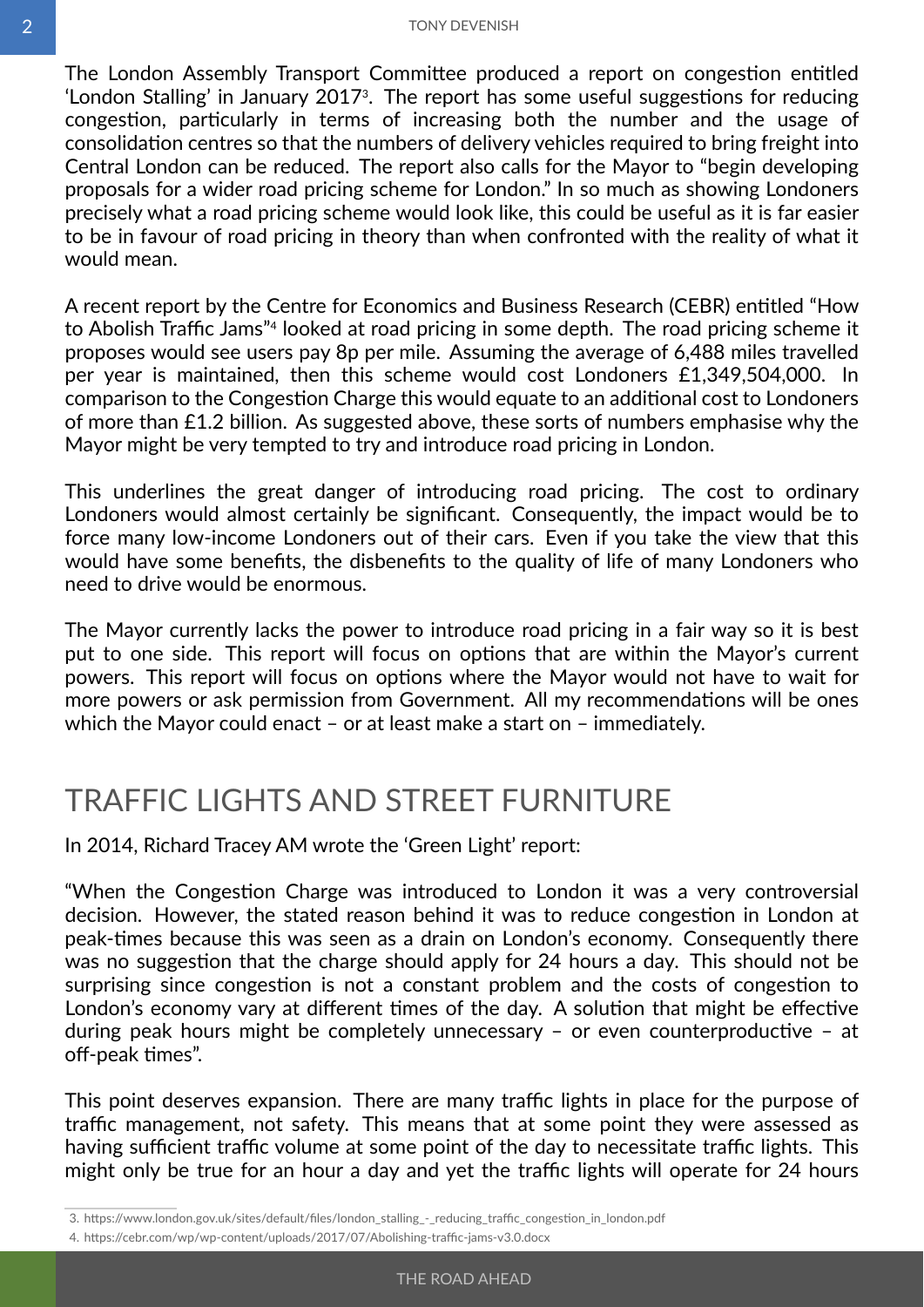<span id="page-4-0"></span>a day, 7 days a week. A ratchet effect is in operation so it is far more likely that traffic lights will be introduced than removed. This might mean that traffic lights that once met the criteria for installation would no longer meet it, but will not be removed due to pure inertia.

In 2009 a huge power cut saw vast swathes of Bexley without electricity for 36 hours. A consequence was that traffic lights in the affected area were out of action. The result was no increase in accidents and less congestion as traffic flowed more smoothly. That is not to suggest that all traffic lights should simply be removed or that these consequences would automatically continue if the change was made permanent. A review of all London's traffic lights from first principles could conclude whether each light should:

- Remain in place and be operative on a permanent basis.
- Remain in place but only be in operation at specific times.
- Be removed completely.
- Be replaced by an alternative such as a pedestrian crossing.

It is worth noting that many of the traffic lights in London are not on TfL-run red routes and so they are the responsibility of London's boroughs. Whilst it would make sense to run a single London-wide review, it is entirely possible that some boroughs will not be at all interested in following the review's recommendations. The Mayor should work with London Councils and directly with the boroughs to gain buy-in. He should guarantee to finance the capital cost of changes. It is worth noting that there is a significant financial and environmental cost to running a set of traffic lights full-time for a year. This cost is met by the relevant borough so it's entirely possible that the opportunity to reduce costs and congestion and improve traffic flow may persuade boroughs to accept potential changes.

This report recognises that there are limits to what the Mayor and TfL could achieve in this sphere if confronted with uncooperative boroughs. Rather than seeking to coerce boroughs, a better approach would be one of persuasion. Making changes to up to 6000 traffic lights in London would take time so it would be sensible to start by focusing on cooperative boroughs.

#### HOME WORKING

What has 'home working' got to do with reducing congestion? The short answer is that an increase in home working takes Londoners off London's roads, trains, Tube, bikes and buses. It has the potential to free-up road space and free up capacity on London's public transport. Home working is on a significant upward trend with an increase from 1.3 million home workers in 1998 to 4.2 million people "who usually spend at least half their work time using their home in 2014."<sup>5</sup> By 2015, nearly 640,000 Londoners - or 14.6% of all London workers – were working from home. <sup>6</sup>

Rather than trying to meet the current demand for travel and anticipated future demand, the Mayor and TfL must seek to reduce that demand. The easiest way for the Mayor to reduce demand for road space is the worst way. The Mayor could seek to increase the cost of using London's roads. However, as explained above, this simply prices the poorest

6.   https://www.tuc.org.uk/workplace-issues/work-life-balance/four-million-people-are-now-homeworkers

<sup>5.</sup>http://www.acas.org.uk/media/pdf/o/3/Homeworking-a-guide-for-employers-and-employees.pdf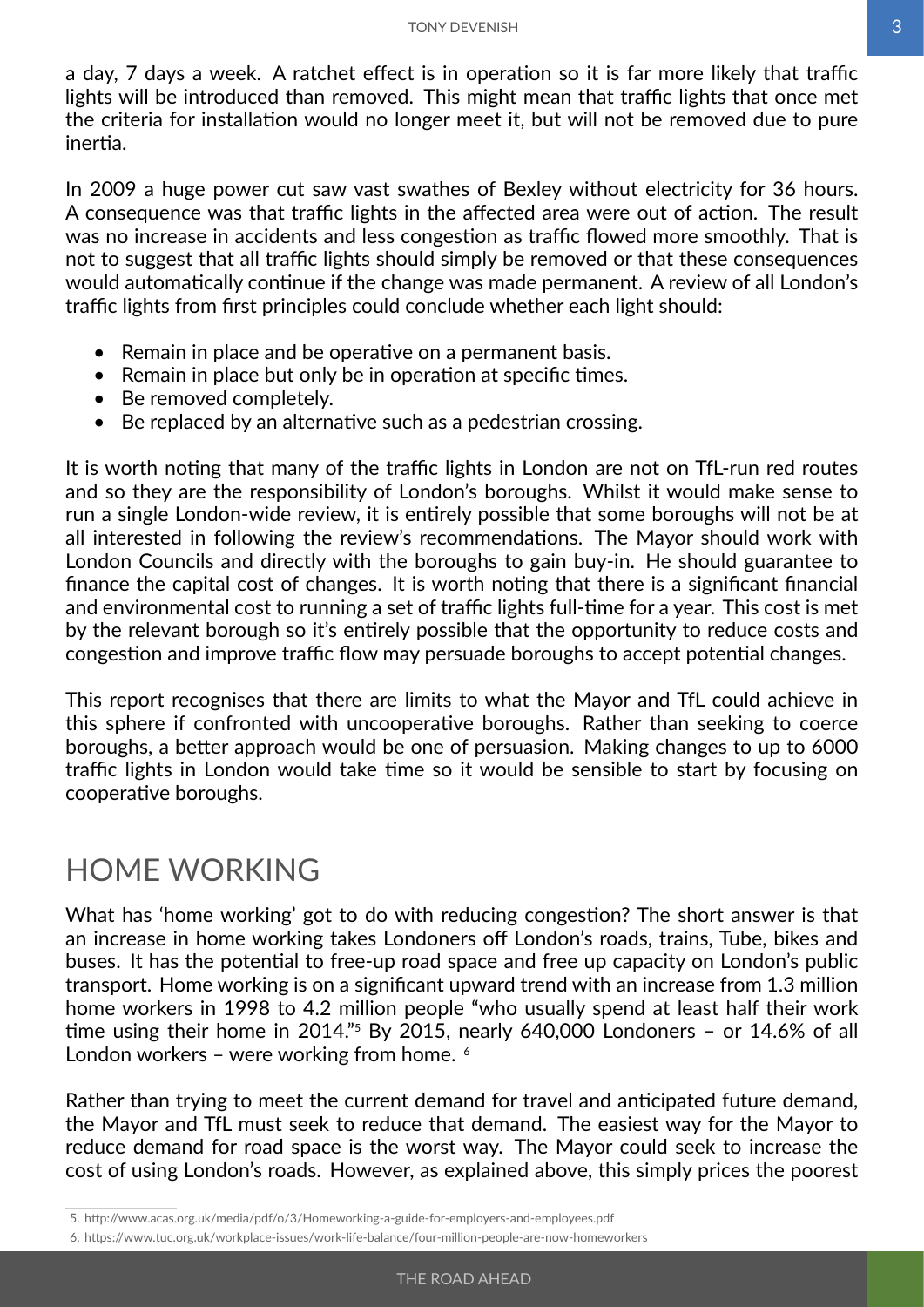Londoners off the road with no consideration for need. It would be all stick and no carrot.

A far better approach is to focus on the carrot of easier, more accessible home working. By doing everything possible to help Londoners to take fewer journeys, the Mayor could reduce congestion, boost productivity and improve air quality. Those who have a real need to drive could still do so, but real efforts could be made to reduce the number of people who do need to make a journey by car.

In the reports 'Home Works'<sup>7</sup> and 'Commuter Payback'<sup>8</sup>, Roger Evans AM outlined the benefits of home working and suggested ways that the Mayor could make it an easier option for Londoners. Amongst these was a focus on flexible ticketing. When people buy Travelcards, these are a sunk cost so there is no financial incentive to reduce travel once you've paid for your ticket. By ensuring that Londoners can save money every day they avoid travelling, there is a real incentive to work from home.

This approach has been successful with the percentage of Londoners working from home continuing to rise, but there are still people who would prefer to work from home but for who currently face too many obstacles. For example broadband is too often slow and inconsistent. There are still too many "Not Spots" – areas where internet connection is virtually non-existent. Anyone who regularly uses or just travels through Clapham Junction Station, which on some measures is the busiest station in Europe, will have noticed their internet cutting out as they approach. By eradicating these "Not Spots" and boosting broadband speeds across the capital, the Mayor could provide a real boost to home working.

In the recent report 'Digital Connectivity in London'9, the London Assembly's Regeneration Committee highlighted ways in which the Mayor could significantly improve the status quo. Ideas such as utilising the London Plan to seek to simplify planning procedures across London in terms of expanding the broadband network, learning from the City of London and Westminster Council to expand high-speed broadband and utilising existing duct networks to roll out fibre. The report notes that "The Government last year placed an obligation on all duct owners to make their infrastructure available to operators and Ofcom published guidance." London via TfL has a huge opportunity to benefit from this approach.

The Home Works report called on the Mayor and TfL to "give a specific person responsibility for increasing home working in London." This should now happen.

#### A CRACKDOWN ON ROADWORKS

Roadworks continue to be a significant cause of congestion and frustration in London. The previous Mayor's road permit scheme did have an immediate impact. There was "a 32 per cent reduction in the level of serious and severe disruption due to roadworks occurring on the Transport for London network across London in 2010/11 compared to 2009/10, and [the permit scheme] managed to save more than 1,300 days of disruption by better coordination of roadworks on the capital's busiest roads." <sup>10</sup> London First's "Road Sense" report noted that "road works account for 38 per cent of the most serious and severe

<sup>7.</sup>http://glaconservatives.co.uk/wp-content/uploads/2013/02/Home-Works.pdf

<sup>8.</sup> http://glaconservatives.co.uk/wp-content/uploads/2014/04/Commuter-Payback.pdf

<sup>9.</sup>https://www.london.gov.uk/sites/default/files/digital\_connectivity\_report\_final.pdf

<sup>10.</sup>http://www.wandsworthsw18.com/shared/eroadworks001.htm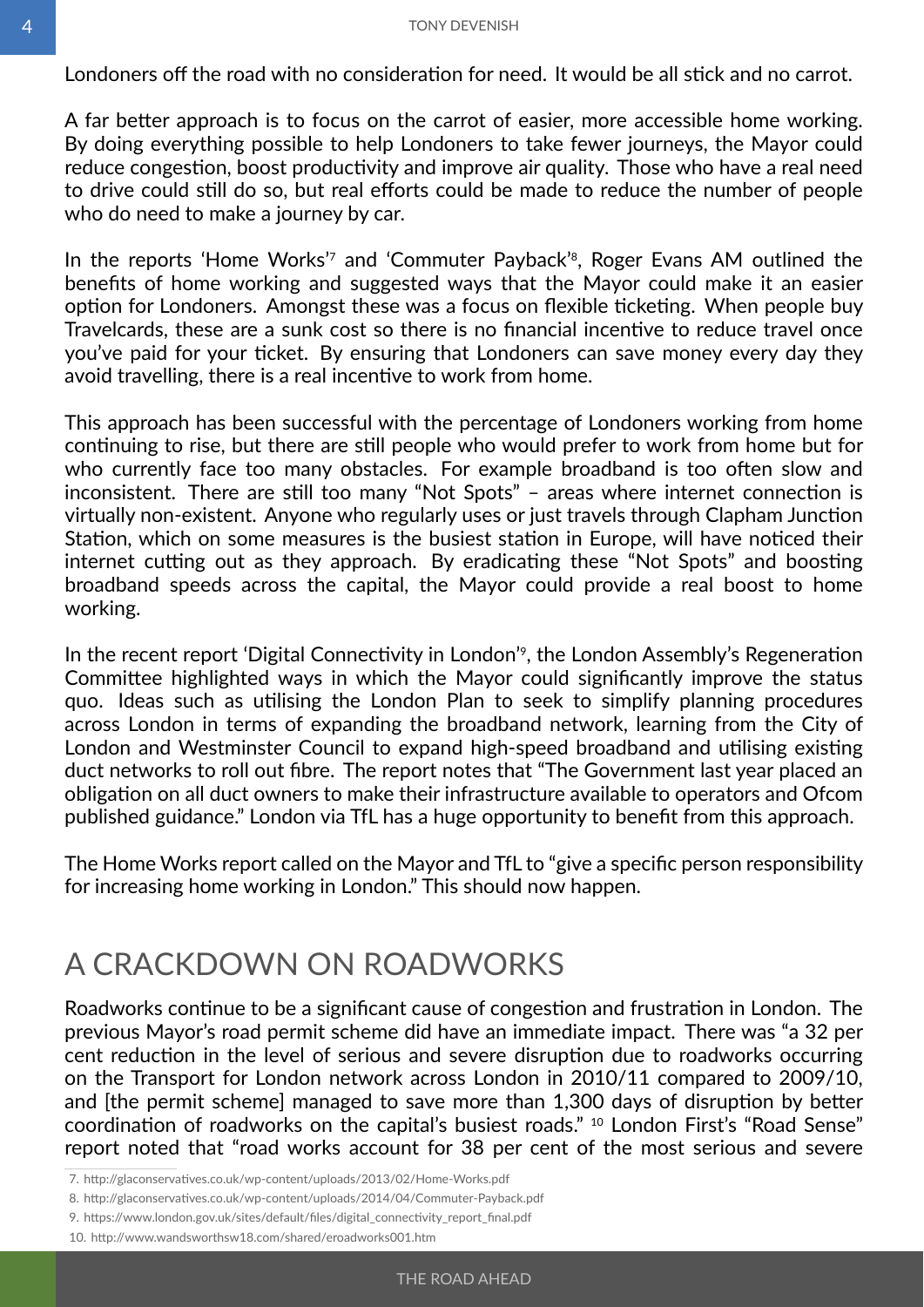traffic disruptions across London at a total cost of £752 million." <sup>11</sup>

In 2011 the then Mayor of London, said, "Roadworks are a massive headache for Londoners, also levying a heavy toll on our economy. I have already taken action to introduce the UK's first permit scheme which will impose fines on those companies digging up the road that fall short of the high standards this city deserves.

"But like any great battle you have to plan for the next big push. We are now putting in place better ways to empower Londoners to name and shame those who blight our city with disruptive or badly managed roadworks. These reports will followed-up with swift action by the relevant authority to help unclog roads suffering from unnecessary delays."

Delays have crept back up and there is a need to revisit this work. Some fingers have been pointed at the reduction in road space for motorised vehicles caused by Cycle Superhighways. Transport for London has argued that the installation of Cycle Superhighways has had an impact on delays and congestion, but that this should abate with their completion. As yet there is little evidence.

There is still a strong case to be made for continuing to find ways to crackdown on roadworks. The Government's most recent proposals for the reduction of roadworks on A-roads were twofold: to ensure "that works on local 'A' roads are not left unattended over weekends." Instead, their proposal was that "the work site should either be cleared or returned to traffic use, or the works should continue throughout the weekend." The Government also proposed the "prompt removal of temporary traffic lights once works are complete." Both suggestions are sensible. The Mayor should implement them, whilst seeking to learn from best practice in reducing roadworks from around the world. There is unlikely to be a big bang approach that solves the issue of roadworks, but an iterative approach that consistently seeks to make small gains can have a strongly positive cumulative impact.

#### LESSONS FROM ABROAD – MORE TUNNELLING

In 2016, the previous Mayor unveiled his plan to build two huge road tunnels across London. The first would have connected Park Royal and Hackney Wick, whilst the second would have connected Chiswick to Beckton. His proposal was that these should be financed using tolling, reducing congestion by 20%, with a network of smaller tunnels and flyunders throughout London.

There was some scepticism from those who are sceptical about any new road scheme. Given the proximity of the release of the plan to the end of Boris Johnson's mayoral term it was swept under the carpet. Ignoring the opportunities of expanding road tunnelling would be a mistake. Certainly, if tunnels could be financed using tolling then it is difficult to make a reasonable case against building them. Those who favour road pricing should consider that tolling-funded road tunnels offer a genuine way forward. There are two key problems with road pricing. The first is that motorists already pay a large amount for the privilege of driving, paying far more on collective motoring taxes than is spent on the roads. Seeking to charge car-users even more to drive on the roads for which they have already paid is far from reasonable. The second is that road pricing fails to offer a viable

11.   http://www.wandsworthsw18.com/shared/eroadworks001.htm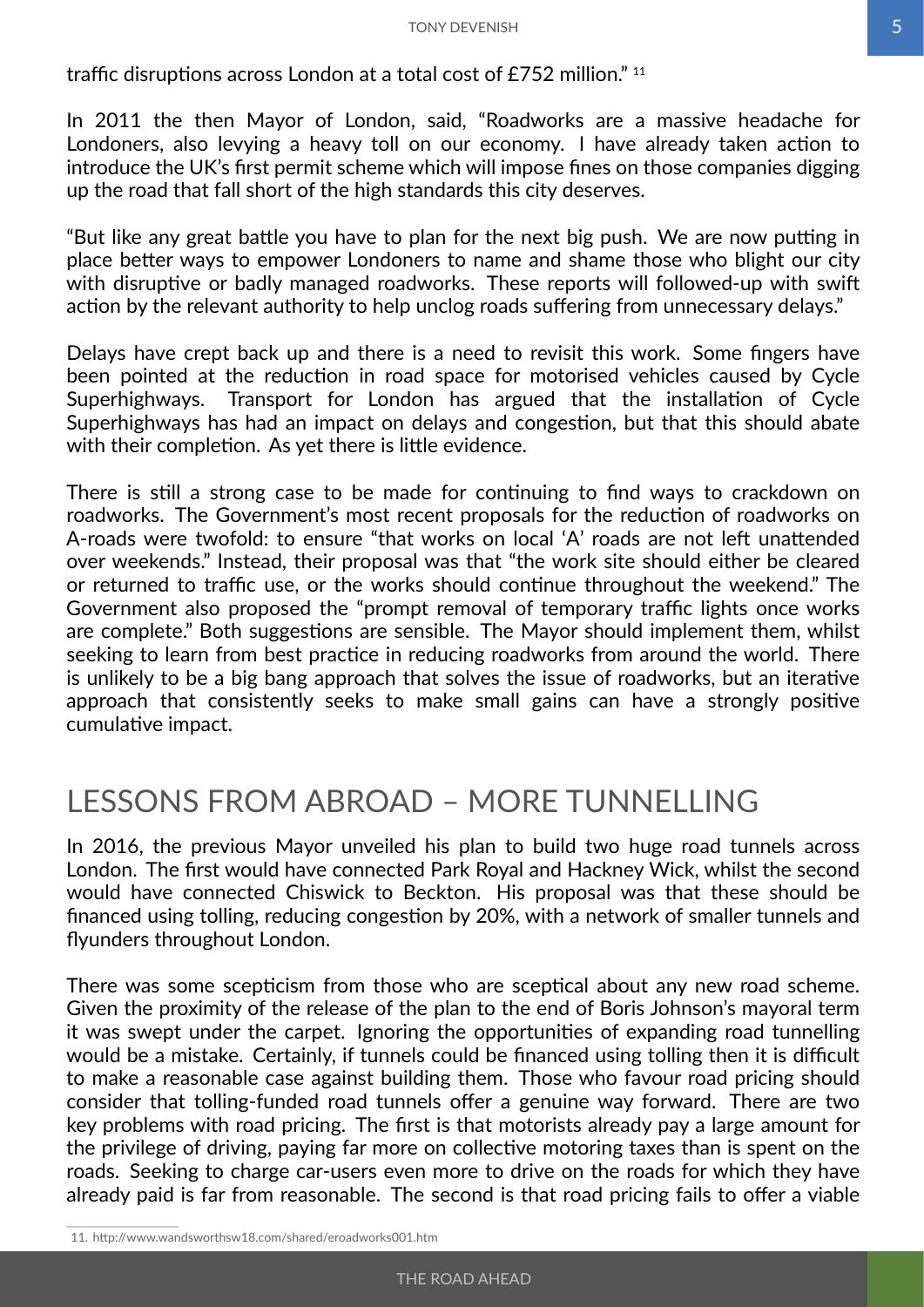alternative to many drivers so poorer drivers can be forced off the road.

Building new road tunnels, which would only happen via tolling, neatly deals with both issues. By offering a new service that is not being funded out of road tax or fuel duty the Mayor would avoid the problem of asking for more money from those who are already subsidising other transport users to a considerable degree. Simultaneously, as tunnels are a new option, funded entirely by those who use them, the Mayor would not be forcing poorer Londoners off of roads. By giving those who will pay for a premium service the option of driving through tunnels, those driving at surface level would see a reduction in congestion.

Ideally the Mayor and TfL would seek to test the market on allowing private companies to bid to dig and then run these tunnels. In return for paying for a tunnel to be built, a company would have the right to toll that tunnel until their outlay plus a reasonable rate of return had been achieved. The advantage of this approach is that it would genuinely shift the risk of the project onto the private sector. The potential value of the tunnels in terms of time saved would increase the more that congestion rose throughout the capital.

If the Mayor and TfL are unwilling to take this approach, it would be worth looking once again at building the Hammersmith Flyunder. As well as tolling, the ability to remove the Hammersmith Flyover once the Flyunder was complete and develop the land that was freed up would cover the cost of the work. A smaller scale project such as this would clearly not have the same potential benefits of cross-London road tunnels, but it would offer a useful proof of concept.

Once again there is a great opportunity for the Mayor to significantly expand the use of tunnelling. He should work with TfL to bring forward proposals for how to take this forward by the end of 2018.

# CONCLUSION AND RECOMMENDATIONS – "EVOLUTION NOT REVOLUTION"

It is understandable that reports looking at congestion often call for a "big bang" approach. Proposals like 'car-free days' or 'expanded congestion charge zones' or 'road pricing' appear to have a tempting simplicity. They are all variants of the same solution: reduce congestion by forcing cars off the road. Like many 'simple' solutions, this kind of approach is misguided. If motorists are priced off the road, it will be the poorest drivers who will no longer be able to afford to drive.

Whilst the temptation to introduce a scheme that could raise approximately £1.4 billion per year is understandable, to do so would be a mistake. Very often Londoners need to drive either because they do not find that public transport suits their needs or because the journey they wish to take is ill-served by public transport. This is particularly true in many parts of Outer London.

It is worth considering that such schemes are liable to be expensive, slow to implement and difficult to change if unsuccessful. Instead, it is worth looking at the status quo and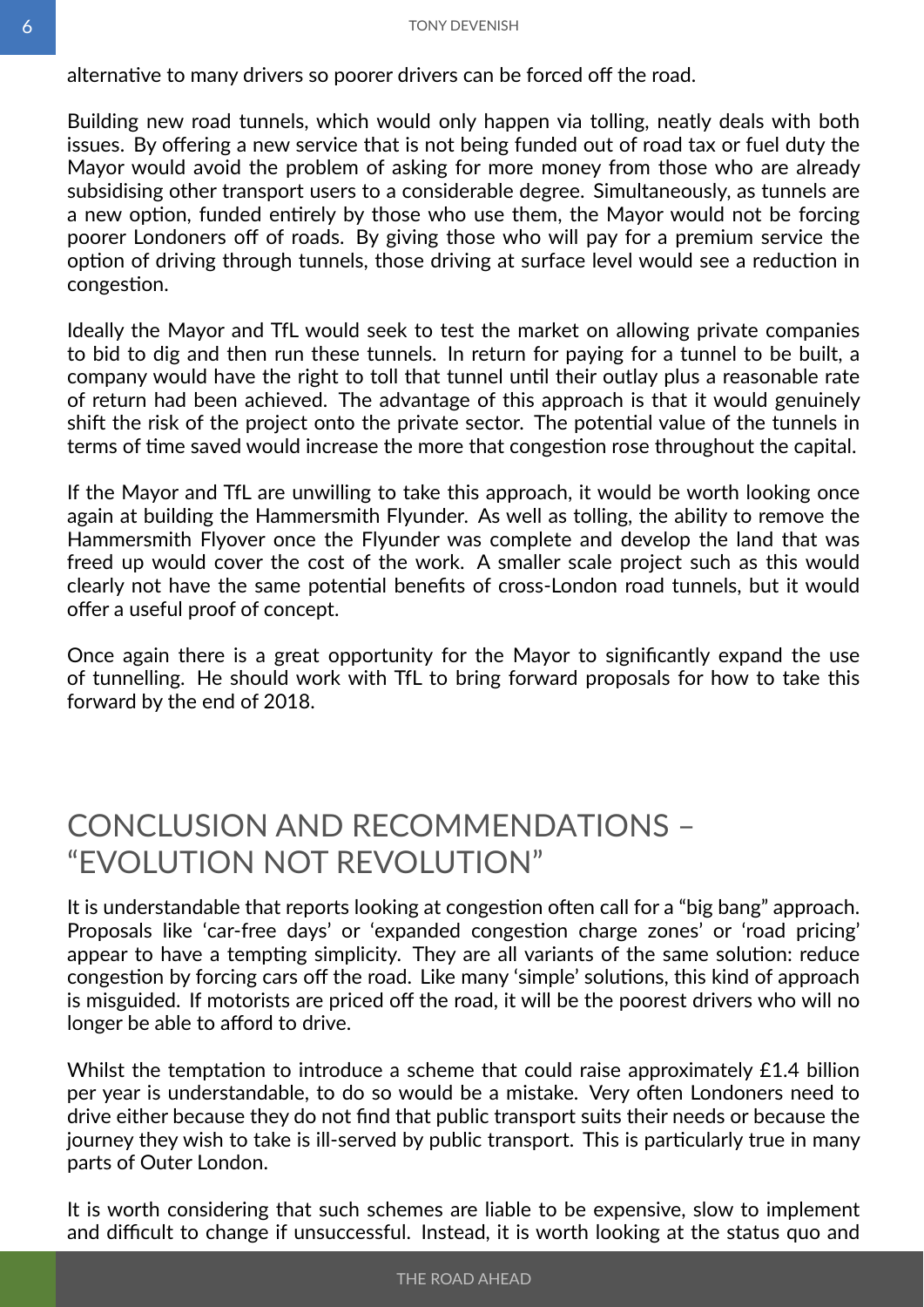<span id="page-8-0"></span>considering evolution rather than revolution.

We must make it easier for people to avoid some of their travel.

There are traffic lights and other street furniture that could be removed or used more effectively.

The Mayor should ensure he is doing everything possible to maximise the effectiveness of traffic management.

We must further reduce roadworks.

Finally, if we are to introduce more revolutionary changes, can we learn from other cities that have done them already?

This is not an exhaustive list of interventions that might help London's transport flow better, but in all of these areas there are measures that should reduce congestion. Many could be implemented relatively cheaply and quickly. If technological progress will transform the status quo in the coming decades then that is all the more reason to stick to iterative, cost-efficient changes now. The Mayor should follow these recommendations:

RECOMMENDATION #1 - The Mayor should offer a guarantee that he will not introduce road pricing so long as he is Mayor.

RECOMMENDATION #2 - The Mayor should work with London's boroughs and launch a review of all 6000 traffic lights in London that will consider which might be removed, turned off at specific times or replaced with a more appropriate alternative.

RECOMMENDATION #3 - The Mayor should focus on eliminating 'not-spots' and increasing broadband speeds across London, by following the recommendations of the Digital Connectivity in London report.

RECOMMENDATION #4 - The Mayor should task a specific TfL officer with encouraging the expansion of home working.

RECOMMENDATION #5 - The Mayor should amend the Mayor's Transport Strategy to incorporate the need to expand home working and assess what changes should be made to the London Plan to ensure that new developments are conducive to home working.

RECOMMENDATION #6 - The Mayor should launch a renewed focus on road work reduction, by adopting a "marginal gains" approach that fully accepts the Government's approach by, for example, guaranteeing that no roadworks are left incomplete over the weekend.

RECOMMENDATION #7 - Flyunders can transform an area, freeing up space for development and greenery. The Mayor should make the Hammersmith Flyunder a reality and bring forward concrete proposals for more ambitious cross-London road tunnels.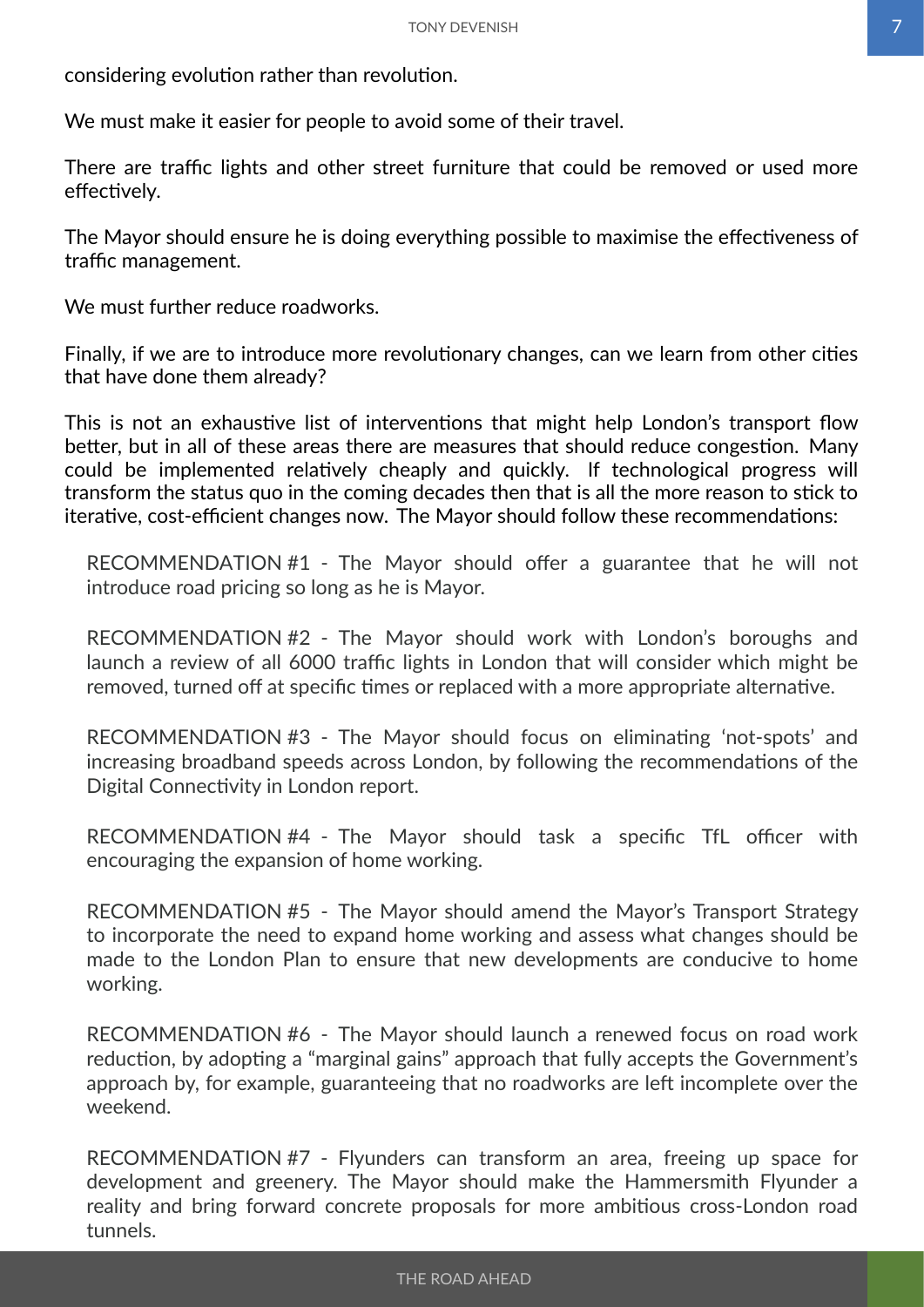# APPENDIX 1

| <b>ROAD PRICING STATS</b>                                                         |                |                      |
|-----------------------------------------------------------------------------------|----------------|----------------------|
| cebr road pricing scheme                                                          |                |                      |
| Price per mile 12                                                                 | £0.08          |                      |
| Avg mils travelled per year 13                                                    | 6,488          |                      |
| Avg cost per year per driver                                                      | £519.04        |                      |
| Total numbers of cars in London <sup>14</sup>                                     | 2,600,000      |                      |
| Total cost of scheme to London                                                    | £1,349,504,000 |                      |
| <b>Congestion Charge</b>                                                          |                |                      |
| Average valid charges (for each charging day) <sup>15</sup>                       | 57,547         | £563,589             |
| <b>Average Standard charges</b>                                                   | 10,880         | £125,120             |
| Average Standard Auto Pay charges                                                 | 20,735         | £217,718             |
| <b>Average Resident charges</b>                                                   | 2,411          | £2,773               |
| Average Resident Auto Pay charges                                                 | 3,069          | £3,222               |
| Average Fleet charges                                                             | 20,453         | £214,757             |
| Yearly CC gross revenue                                                           |                | £146,533,166         |
|                                                                                   |                |                      |
|                                                                                   | Daily charge   | <b>Yearly charge</b> |
| Standard charge                                                                   | £11.50         | £2,990.00            |
| Standard auto pay charge                                                          | £10.50         | £2,730.00            |
| <b>Resident charge</b>                                                            | £1.15          | £299.00              |
| Resident auto pay charge                                                          | £1.05          | £273.00              |
| Fleet autopay                                                                     | £10.50         | £2,730.00            |
|                                                                                   |                |                      |
| Daily per person cost difference between resident auto-pay CC and<br>road pricing | £246.04        |                      |
| Total yearly cost difference between CC and road pricing                          | £1,202,970,834 |                      |

- 14.   http://content.tfl.gov.uk/technical-note-12-how-many-cars-are-there-in-london.pdf
- 15.   http://content.tfl.gov.uk/cclez-online-factsheet-jan17.pdf

<sup>12.</sup>https://cebr.com/wp/wp-content/uploads/2017/07/Abolishing-traffic-jams.pdf

<sup>13.</sup>https://www.licencebureau.co.uk/wp-content/uploads/road-use-statistics.pdf